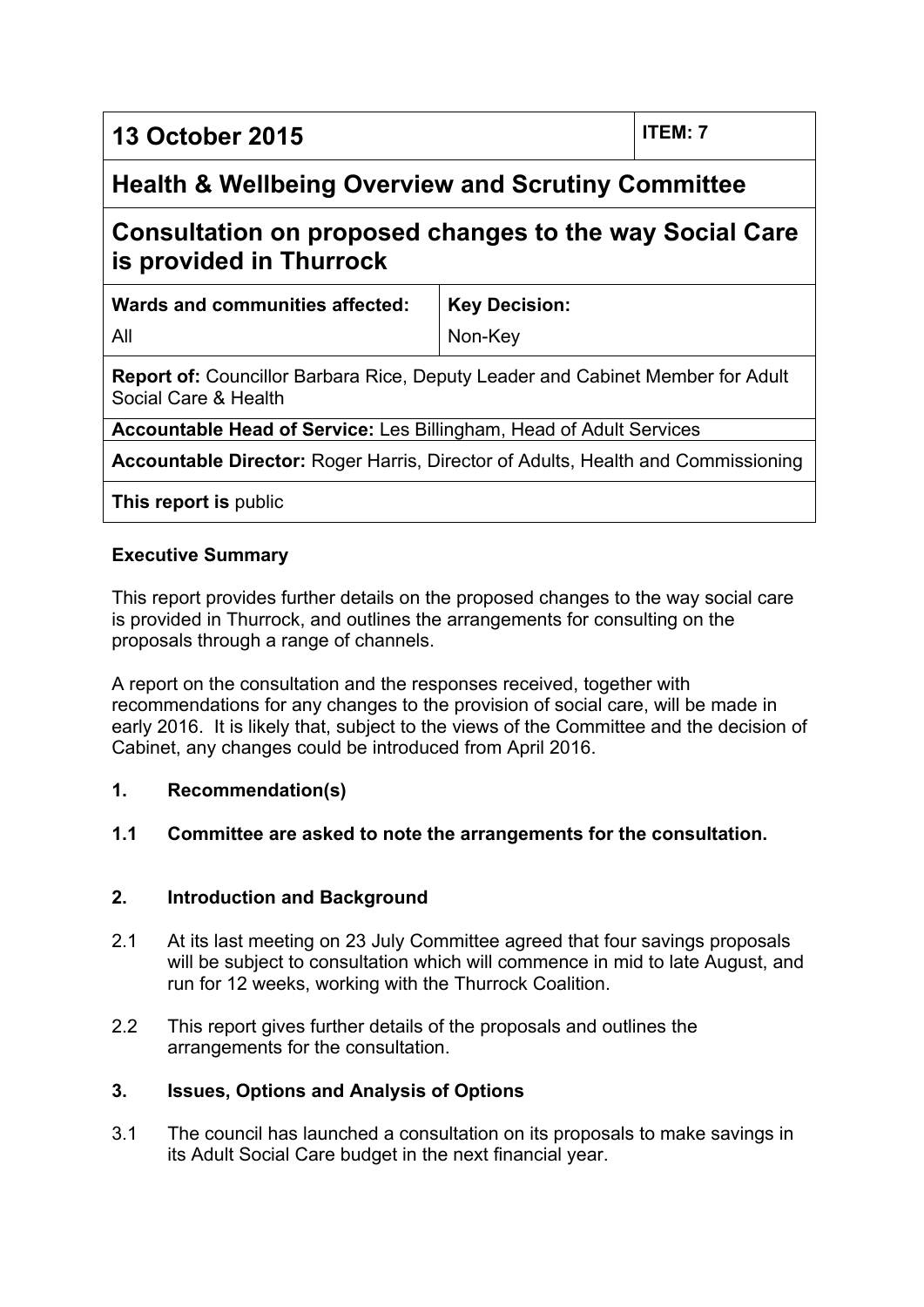- 3.2 The consultation went live on the consultation portal on Monday 14 September asking for the views of local people and service users about the proposals.
- 3.3 The proposals centre around four areas: day care for older people and the Carers' Service; charges for adult social care services; equipment and adaptations costing less than £50; and the provision of Extra Care Housing.
- 3.4 The consultation is available through the council's website (thurrock.gov.uk) and clicking on 'Have my say' where more details are available.
- 3.5 The Director has written to all service users who may be affected by the proposals giving further details, and inviting them to respond on-line or to request a hardcopy of the consultation to be returned in a free post envelope. An easy read version of the consultation documents has been sent to people with learning difficulties. This is also available on-line.
- 3.6 A series of meetings throughout the next 12 weeks to let people know the impact the proposals may have, and the Thurrock Coalition and Healthwatch Thurrock will also contact service users and carers to enable them to discuss the changes with someone independent of the council.
- 3.7 A series of briefings for social care and health care staff are planned for late October to ensure they can contribute their ideas through the consultation. A briefing will also be offered to other public sector commissioners as well as public, private and voluntary sector providers and community organisations.
- 3.8 After the consultation ends on 7 December a report on the consultation and the responses received will be made to the Committee in early 2016. The report will also make recommendations for changes in the light of the responses. Subject to the views of the Committee, and the decision of Cabinet, it is likely that any changes could be introduced from April 2016.

#### **4. Reasons for Recommendation**

4.1 The report provides details of the consultation arrangements on proposed changes to the provision of social care in Thurrock in line with the decision of the Committee on 23 July 2015.

#### **5. Consultation (including Overview and Scrutiny, if applicable)**

5.1 Details of consultation are contained in the body of the report.

#### **6. Impact on corporate policies, priorities, performance and community impact**

6.1 An equality impact assessment will be undertaken following the completion of the consultation on 7 December 2015. This will be informed by the consultation responses, as well as by the work of Thurrock Coalition and Healthwatch Thurrock during the consultation.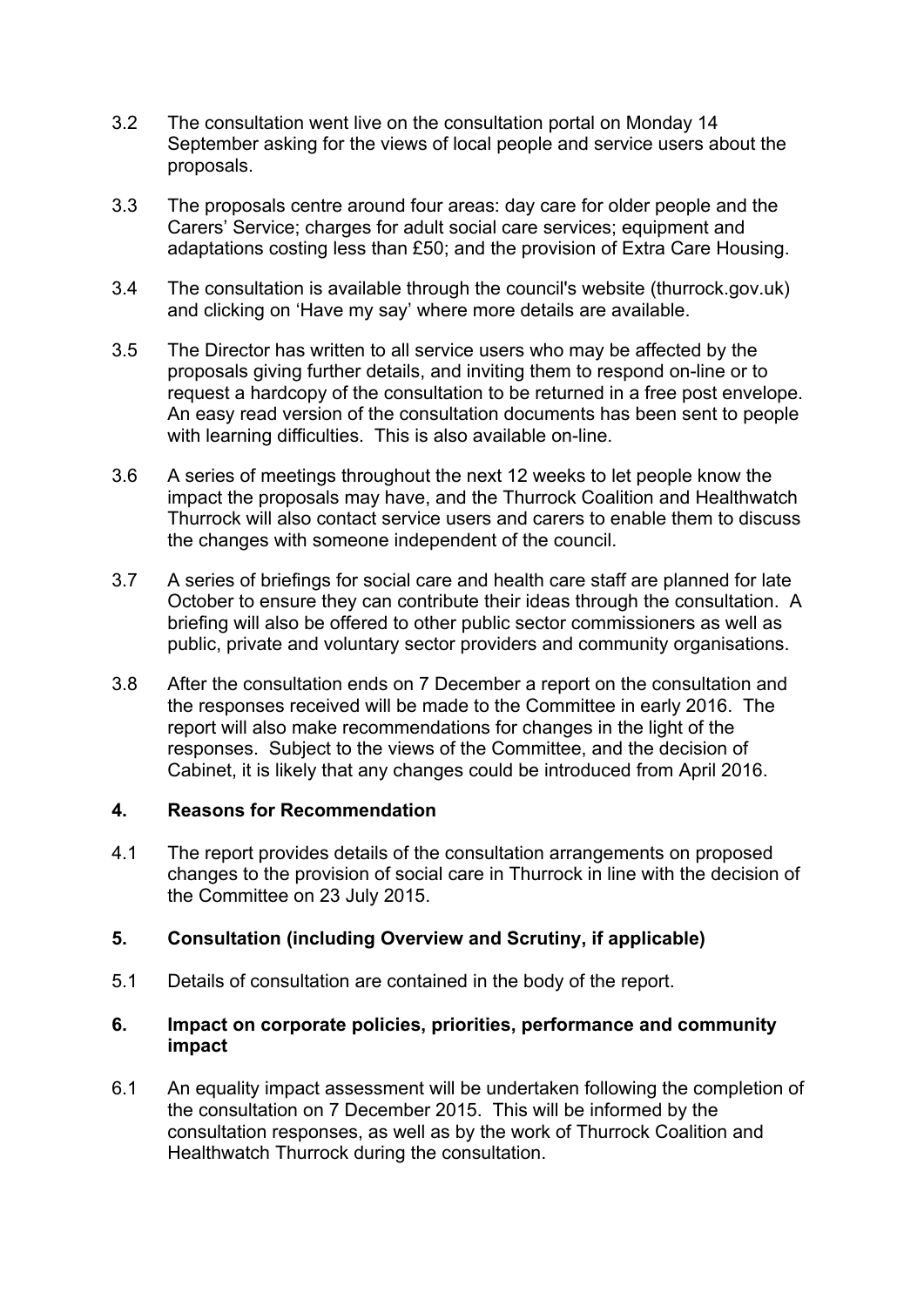#### **7. Implications**

#### 7.1 **Financial**

## Implications verified by: **Roger Harris Director of Adults, Health and Commissioning**

The financial implications of the proposed changes will be reported to the Committee following the completion of the consultation on 7 December 2015.

#### 7.2 **Legal**

Implications verified by: **Roger Harris Director of Adults, Health and Commissioning**

The legal implications of the proposed changes will be reported to the Committee following the completion of the consultation on 7 December 2015.

#### 7.3 **Diversity and Equality**

Implications verified by: **Roger Harris**

#### **Director of Adults, Health and Commissioning**

The consultation is being undertaken with due regard to diversity and equality issues. The Equality and Diversity implications of the proposed changes will be reported to the Committee following the completion of the consultation on 7 December 2015.

7.4 **Other implications** (where significant) – i.e. Staff, Health, Sustainability, Crime and Disorder)

All other implications of the proposed changes will be reported to the Committee following the completion of the consultation on 7 December 2015.

- **8. Background papers used in preparing the report** (including their location on the Council's website or identification whether any are exempt or protected by copyright):
	- None

#### **9. Appendices to the report**

APPENDIX 1 - Consultation document and questionnaire APPENDIX 2 - Easy read consultation document and questionnaire